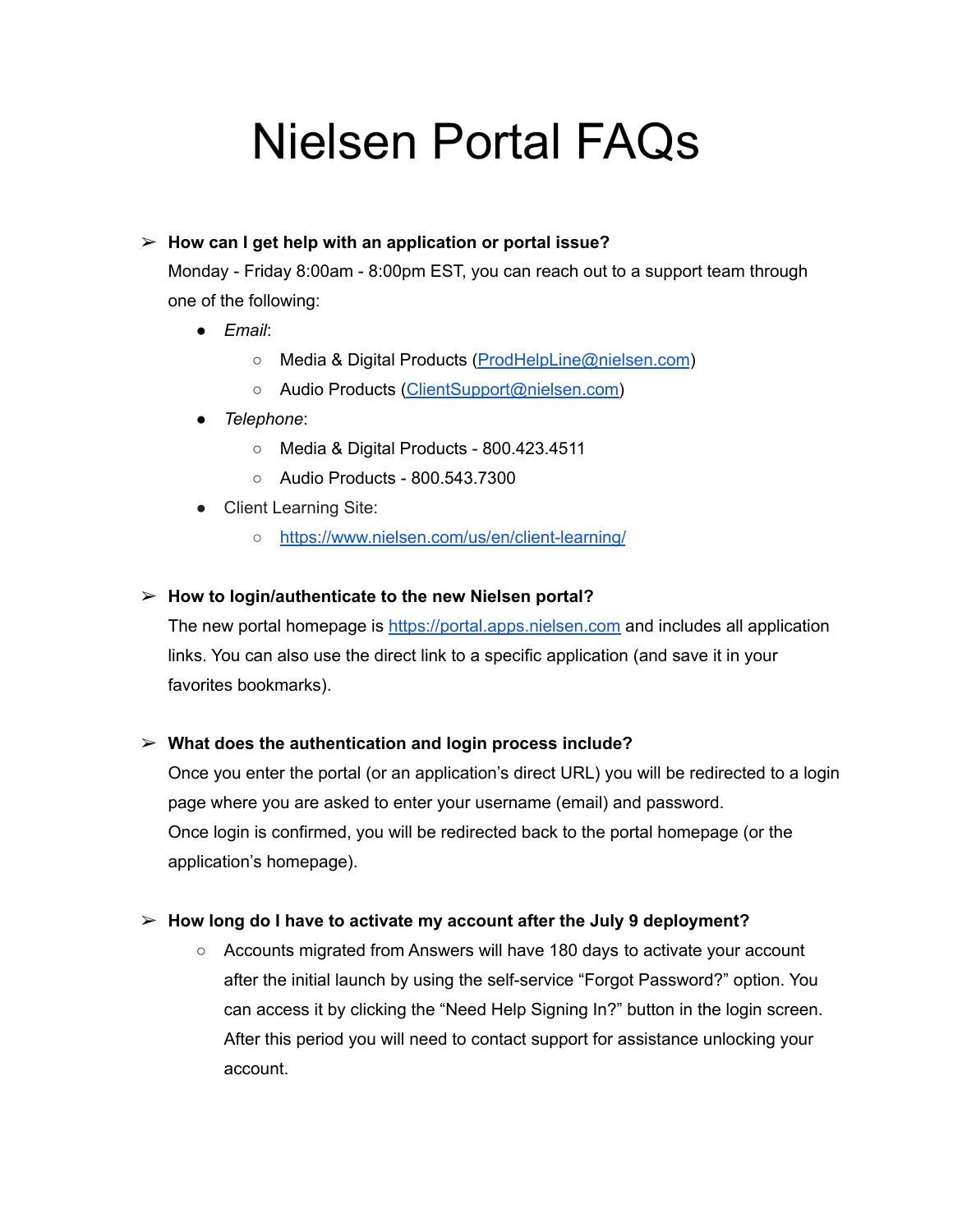○ Accounts created in the Nielsen Portal after the cutover will have 1 day to use the account activation link sent to create your account after receiving the email.

#### ➢ **What if I haven't received my activation/password reset email?**

First search your inbox and spam for emails from [noreply@nielsenmedia.com](mailto:noreply@nielsenmedia.com). If you can't find this email in your inbox, please contact your company's IT/computer support team to make sure that the @nielsenmedia.com domain is not being filtered and you can receive emails from it.

#### ➢ **How do I logout from Nielsen Portal?**

Click the down arrow next to your username in the top right corner of the page. The "Log Out" option will appear.

#### ➢ **Which Nielsen Applications can I use?**

You are entitled to see all Nielsen applications which you are registered for. All of the applications can be seen in the portal homepage.

### ➢ **What should I do to be granted access to an application?**

In case you need access to a new Nielsen Application, please contact your Application owner or support team.

#### ➢ **How can I change my password?**

Click the down arrow next to your username in the top right corner of the page. Select "My Account," then "Reset Your Password."

#### ➢ **Will there be any changes to applications other than the login?**

No, changes will only be in the portal and the login/authentication method; not to the applications themselves.

# ➢ **After how much time of inactivity will my account be locked?**

After 180 days, your account will be locked and you will require assistance from Support.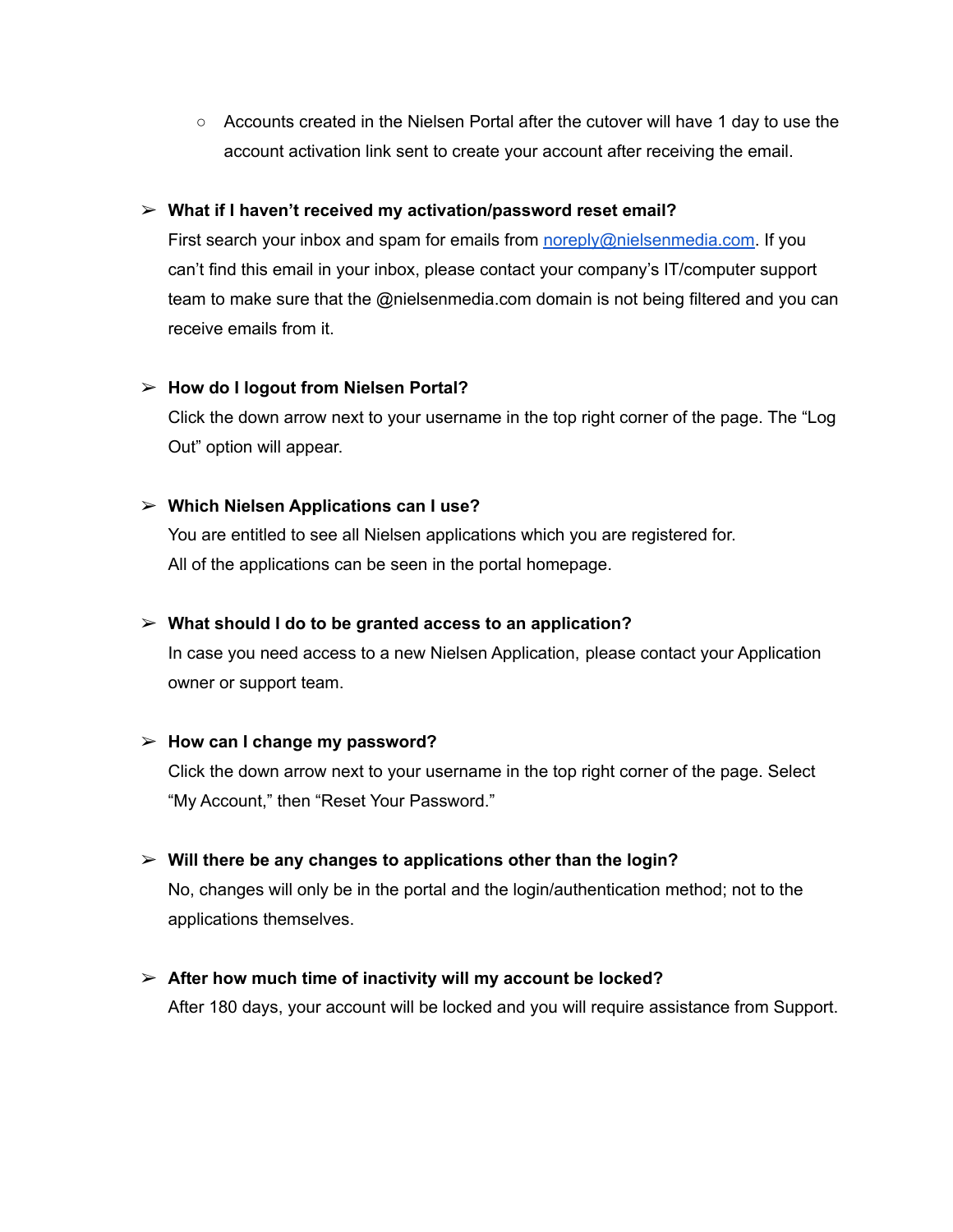#### ➢ **What is the portal session login timeout?**

The portal session will timeout after 40 minutes with notifications asking for confirmation of activity from the user starting 10 mins before that.

#### ➢ **What are the password duration and reset rules?**

The password will be required to be reset every 90 days and will have to meet the following criteria:

Password requirements:

- At least 8 characters
- · A lowercase letter
- An uppercase letter
- · A number
- · No parts of your username
- · Does not include your first name
- · Does not include your last name
- ➢ **How can I manage my password and account if I don't have access to the email?** You will need to provide a secondary email when creating the account that will be associated with the email address granted access to the applications in the portal.

#### ➢ **How long can I access a Nielsen Media app from Answers?**

There will be an Answers redirect in place for certain apps until July 16, 2021; after this, Media applications will only be accessible through portal.apps.nielsen.com. All Audio applications will only be available through the Nielsen Portal after the July 10, 2021 migration.

#### ➢ **Can I login to more than one application?**

Yes, once clicking the application in the Media portal, the application will be opened in another browser tab. You can then go back to the portal tab and access another application as normal.

#### ➢ **Where can I find my Workspaces?**

Workspaces are located in the "Workspaces" tab.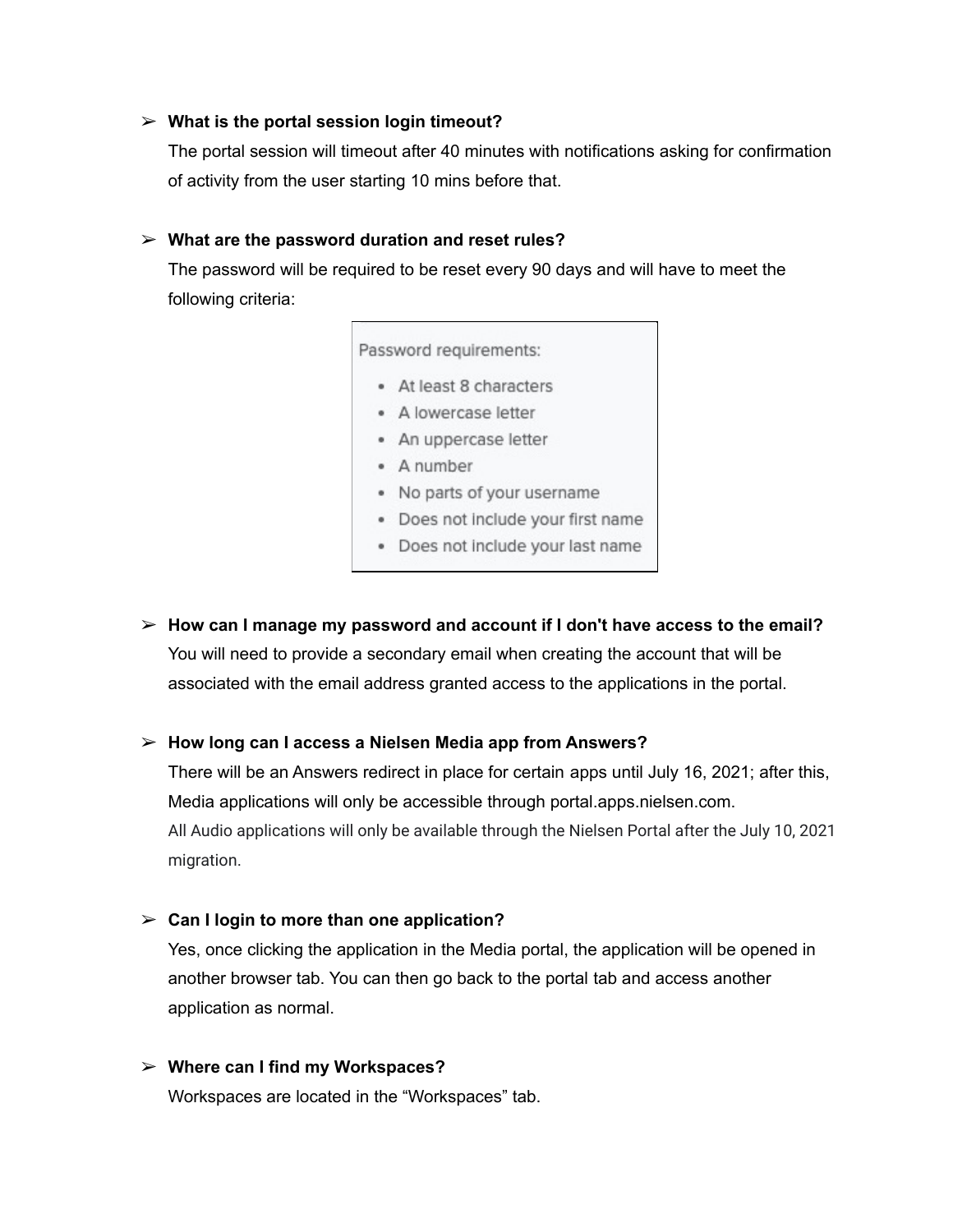#### ➢ **Where can I find my Product Notifications?**

Notifications are located in the "Notifications" tab.

#### ➢ **Where can I find my Libraries?**

All libraries are located in the "**Applications**" tab. From the "Applications" dropdown, select the "Libraries" category to display available libraries.

# ➢ **In case I log-out from the Nielsen portal, am I still logged into a specific application?**

Yes, you are still logged in to specific applications. Logging out of the portal does not log you out of an existing application. Please be sure to logout separately from any application.

| <b>Browser</b>    | <b>Current Supported Version</b>                                                                                                                                                                                                                            |
|-------------------|-------------------------------------------------------------------------------------------------------------------------------------------------------------------------------------------------------------------------------------------------------------|
| Chrome            | We support the latest 2 major versions.                                                                                                                                                                                                                     |
| Mozilla Firefox   | We support the latest 2 major versions.                                                                                                                                                                                                                     |
| Safari            | We support the latest 2 major versions.                                                                                                                                                                                                                     |
| Microsoft Edge    | We support the latest 2 major versions.                                                                                                                                                                                                                     |
| Internet Explorer | IE is officially EOL by 2022, hence not all features<br>can be accessed in IE and will not be supported by<br>the Portal. There will be a short term workaround for<br>applications that rely on this browser until<br>applications are migrated out of IE. |

#### ➢ **What are the supported browsers?**

#### ➢ **How can I make sure my private details stay private?**

- Please keep your username and password safe, and never share with anyone. *including your application owners and administrators.*
- Personal information is not shared by Nielsen to any third party.
- You can contact your administrator and request to delete your personal information from Nielsen portal databases.